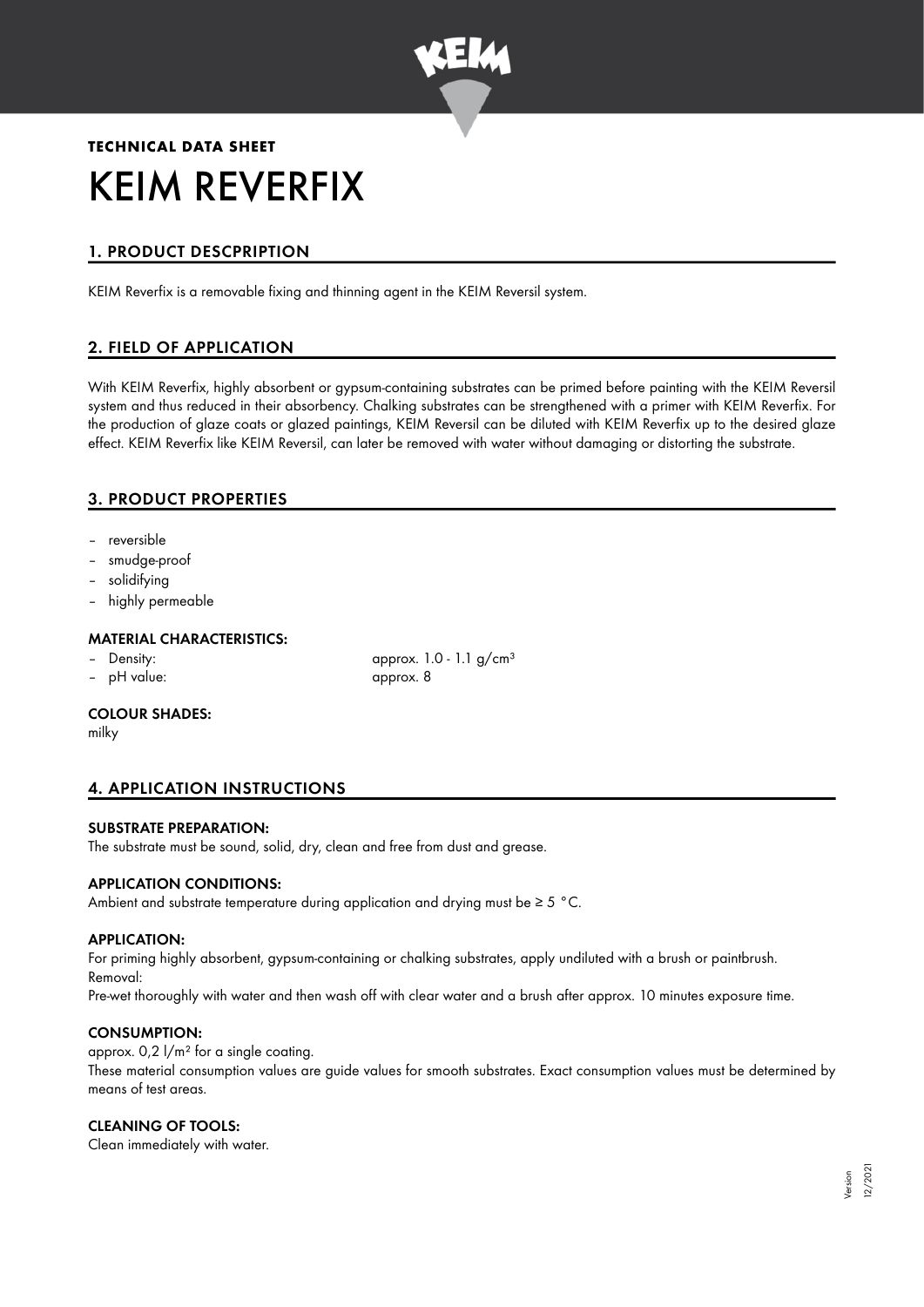#### 5. PACKAGING

| <b>Container content</b> | Unit of measure | Quantity on pallet | Type of container |
|--------------------------|-----------------|--------------------|-------------------|
|                          |                 |                    | jerry can         |
|                          |                 | 96                 | jerry can         |

## 6. STORAGE

| max. storage time | <b>Storage conditions</b>                                                                   |  |
|-------------------|---------------------------------------------------------------------------------------------|--|
| 6 months          | cool<br>frost-free<br>keep container tightly sealed.<br>protected from heat and direct sun. |  |

#### 7. DISPOSAL

For disposal information refer to section 13 of the safety data sheet.

#### EC WASTE CODE:

Waste code: 08 01 12

#### 8. SAFETY INSTRUCTIONS

Please, refer to the Material Safety Data Sheet.

GISCODE: GIS code: BSW 10

#### 9. GENERAL INFORMATION

Cover surfaces not to be treated, especially glass, ceramics and natural stone. Any splashes on surrounding surfaces or traffic areas must be rinsed off immediately with plenty of water. Mixing with products not part of the system or other foreign additives is not permitted.

## 10. CERTIFICATES & QUALITY SEALS